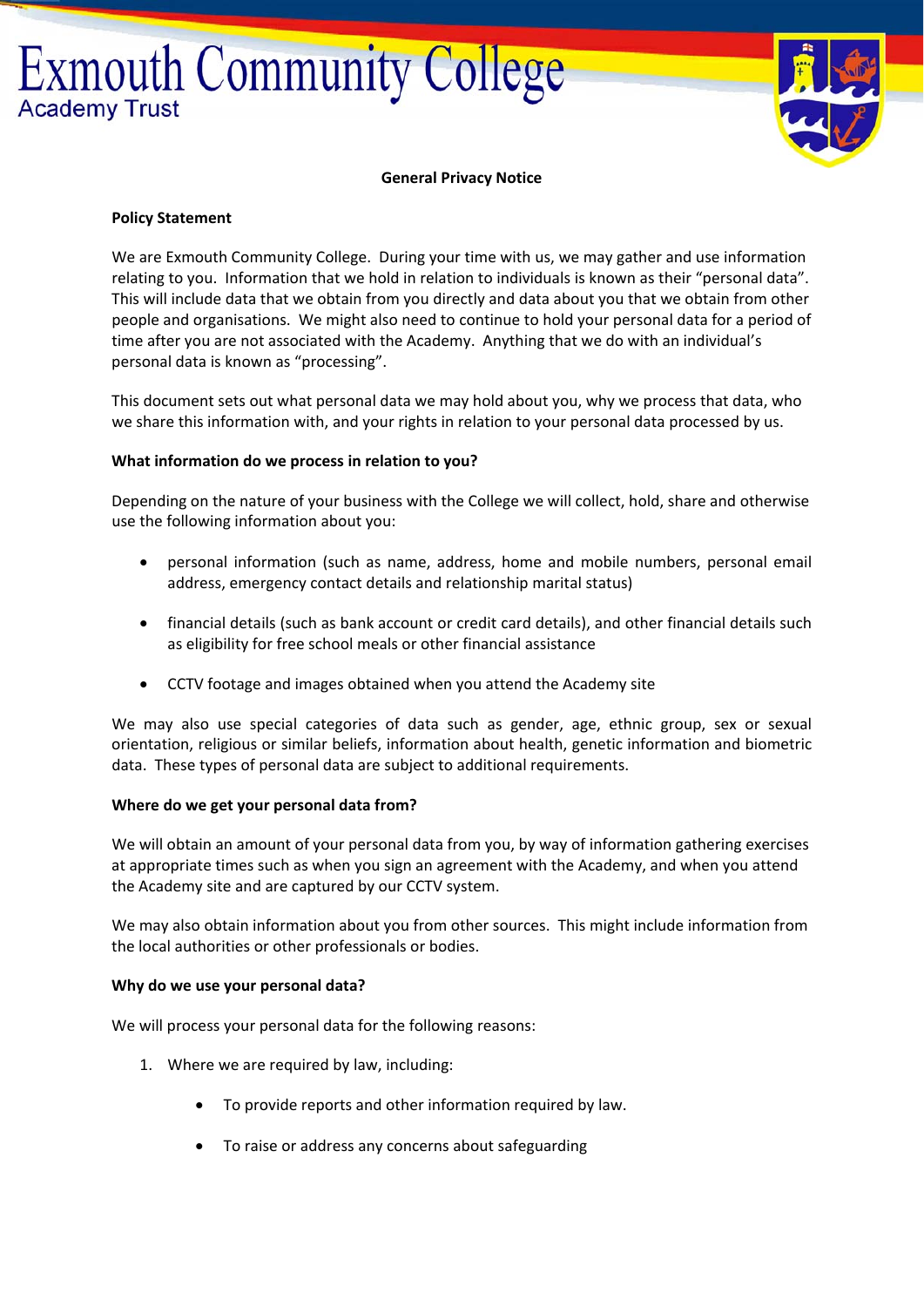- To the Government agencies including the police
- To obtain relevant funding for the school
- To provide or obtain additional services including advice and/or support
- 2. Where the law otherwise allows us to process the personal data as part of our functions as an Academy, or we are carrying out a task in the public interest, including:
	- To confirm your identity
	- To communicate matters relating to the Academy to you
	- To safeguard you, our pupils and other individuals
	- To enable payments to be made by you to the Academy
	- To ensure the safety of individuals on the Academy site
	- To aid in the prevention and detection of crime on the Academy site
- 3. Where we otherwise have your consent

Whilst the majority of processing of personal data we hold about you will not require your consent, we will inform you if your consent is required and seek that consent before any processing takes place.

# **Why do we use special category personal data?**

We may process special category personal data in relation to you for the following reasons:

- 1. Where the processing is necessary for reasons of substantial public interest, including for purposes of equality of opportunity and treatment, where this is in accordance with our Data Protection Policy.
- 2. Where the processing is necessary in order to ensure your health and safety on the Academy site, including making reasonable adjustments for any disabilities you may have.
- 3. Where we otherwise have your explicit written consent.

There may also be circumstances where we need to use your information in relation to legal claims, or to protect your vital interests, and where it is not possible to seek your consent.

#### **Failure to provide this information**

If you fail to provide information to us we may be prevented from complying with our legal obligations.

# **How long will we hold your personal data for?**

We will hold your personal data only for as long as necessary. How long we need to hold on to any information will depend on the type of information. For further detail please see our Retention and Destruction Policy.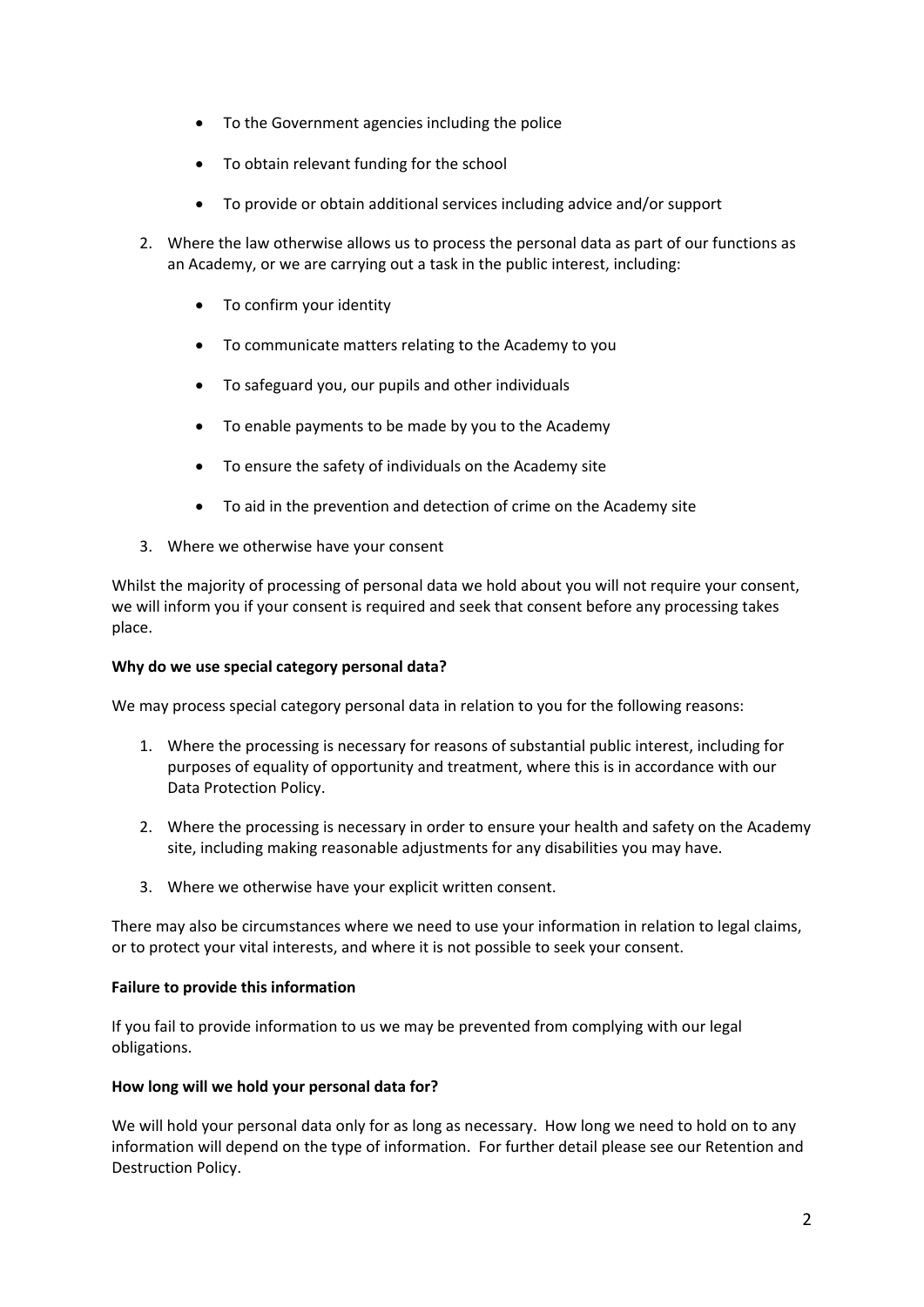### **Who will we share your personal data with?**

As a hirer/site visitor it is rare that we would need to share your data with others. On occasions we may share information about you with:

- Local authorities, to assist them in the exercise of their responsibilities in relation to education and training, youth support and safeguarding purposes
- The Department for Education [and/or the Education and Skills Funding Agency], in compliance with legal obligations of the school to provide information about students and parents as part of statutory data collections
- Contractors, such as payment processing providers to enable payments to be made by you to the Academy

The Department for Education may share information that we are required to provide to them with other organisations. For further information about the Department's data sharing process, please visit: https://www.gov.uk/guidance/data‐protection‐how‐we‐collect‐and‐share‐research‐data.

Contact details for the Department can be found at https://www.gov.uk/contact-dfe.

Local authorities may share information that we are required to provide to them with other organisations. For further information about Devon local authority's data sharing process, please visit: https://new.devon.gov.uk/informationsharing

# **Your rights in relation to your personal data held by us**

You have the right to request access to personal data that we hold about you, subject to a number of exceptions. To make a request for access to your personal data, you should contact:

Graham Allen Data Protection Officer Exmouth Community College Gipsy Lane Exmouth EX8 3AF

Email: graham.allen@exmouthcollege.devon.sch.uk

Please also refer to our Data Protection Policy for further details on making requests for access to your personal data.

You also have the right, in certain circumstances, to:

- Object to the processing of your personal data
- Have inaccurate or incomplete personal data about you rectified
- Restrict processing of your personal data
- Object to the making of decisions about you taken by automated means
- Have your data transferred to another organisation